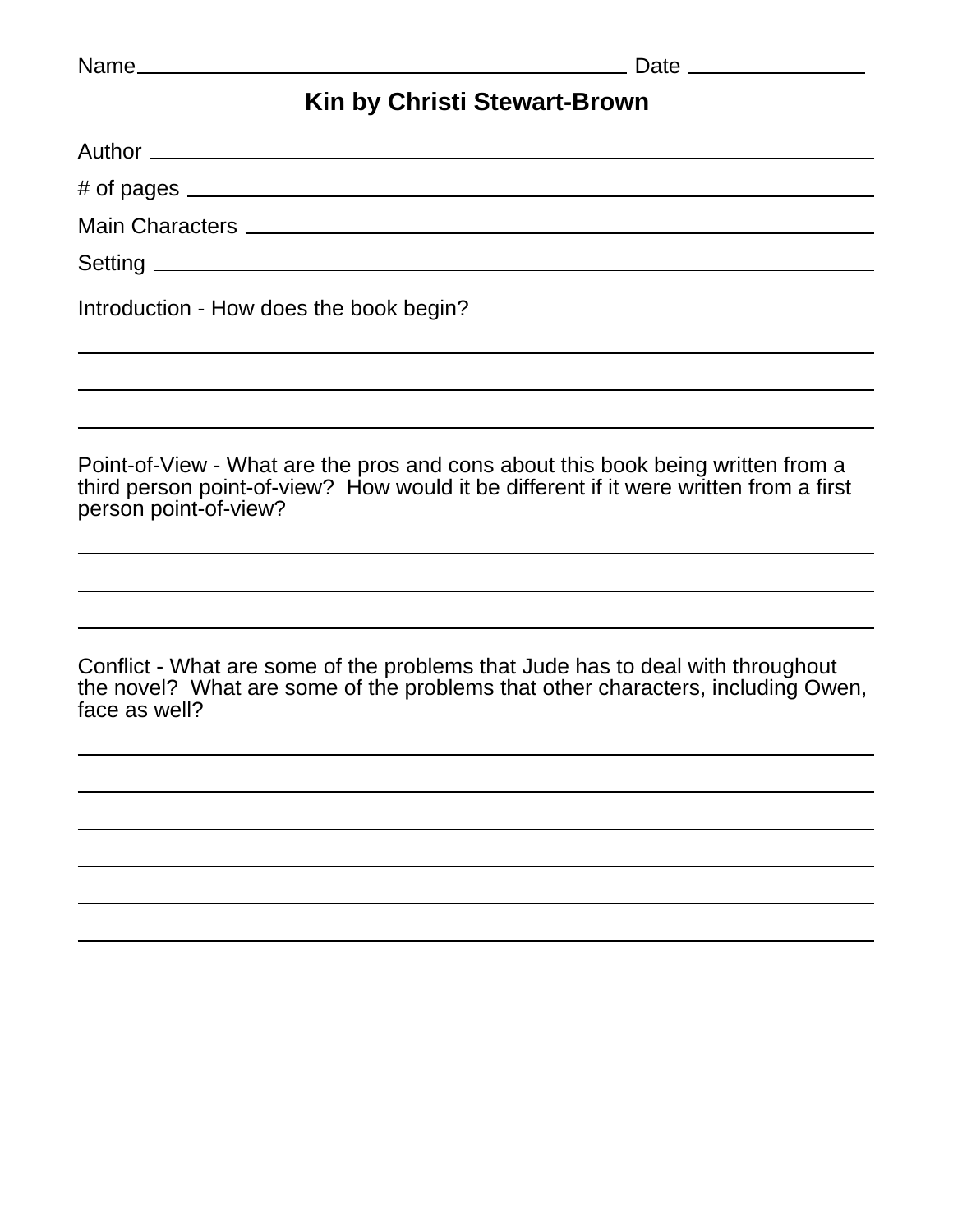| Rising Action - How do the characters go about solving their problems? How<br>does Jude's character begin to change?             |
|----------------------------------------------------------------------------------------------------------------------------------|
|                                                                                                                                  |
|                                                                                                                                  |
| Discovery - What are some of the things that Jude discovers about himself, about<br>others, and about life throughout the story? |
|                                                                                                                                  |
|                                                                                                                                  |
| Climax - what is the turning point of the story?                                                                                 |
|                                                                                                                                  |
| Falling Action - How do some of the characters resolve their problems?                                                           |
|                                                                                                                                  |
|                                                                                                                                  |